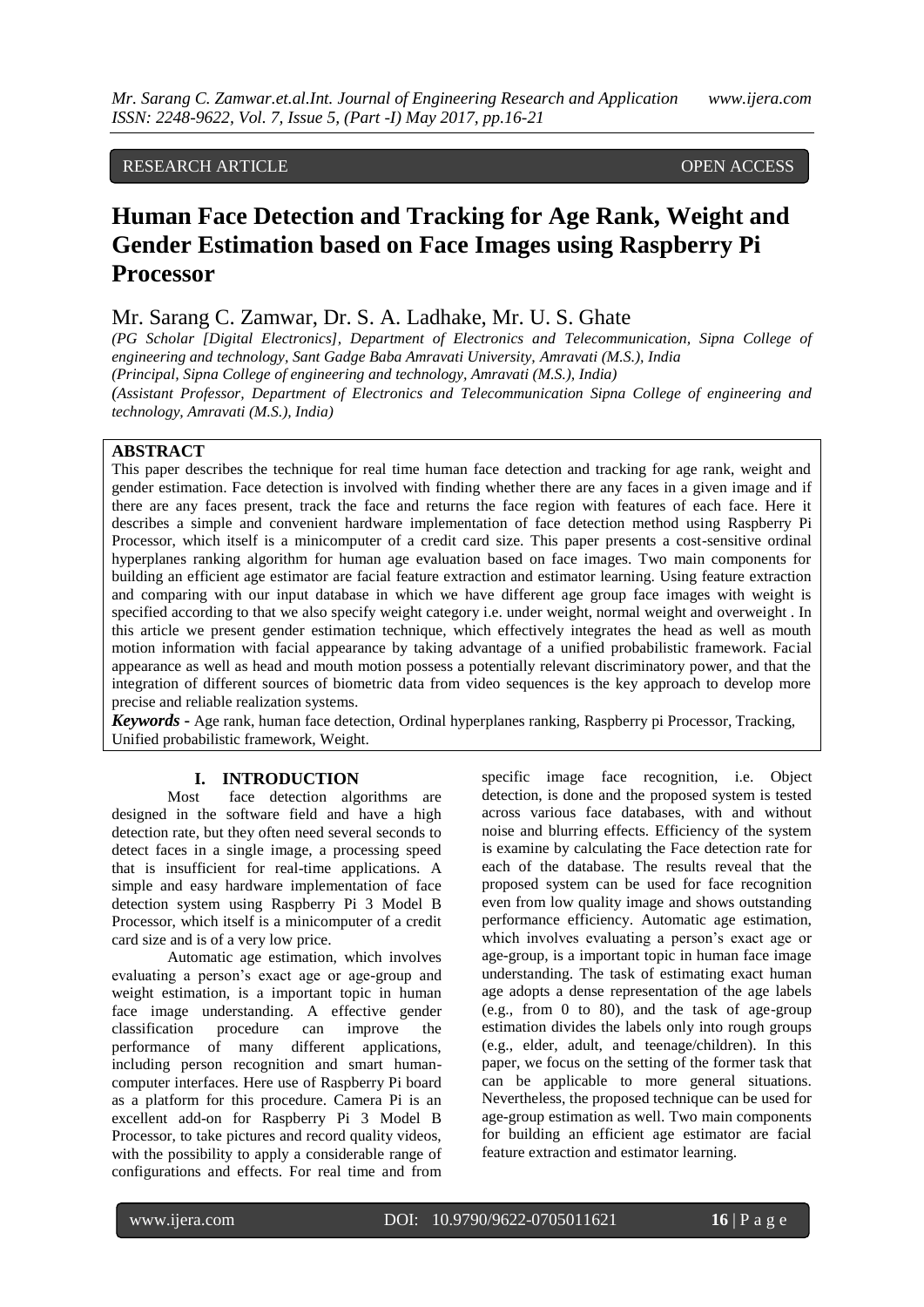Recognizing human gender is important since people respond differently according to gender. In addition, A effective gender classification procedure can improve the performance of many different applications ,including person recognition and smart human-computer interfaces. In this article, we presents the problem of automatic gender identification by exploiting the physiological and aspects of the face at the same time, we explore the possibility of using head motion, mouth motion and facial appearance in a gender classification scenario.

The advantages of this system is real time face detection and tracking is possible at high detection rate, The raspberry Pi 3 processor is of low cost, Execution speed is very fast, More than one face can also be detected using this system at a time. The efficiency of system was analyzed in terms of face detection rate. The analysis revealed that the present system shows outstanding performance efficiency and can be used for face detection even from low quality images.

## **II. LITERATURE REVIEW**

Face detection is used in biometrics, often as a part of (or together with) a facial recognition system. It is also used in video surveillance, human computer interface and image database management. Some recent digital cameras use face detection for autofocus [DCRP Review: Canon PowerShot S5 IS]. Face detection is also important for selecting regions of interest in images slideshows that use a pan-andscale Ken Burns effect. Face detection is gaining the interest of marketers. A webcam can be integrated into a television and detect any face that walks by. The system then estimates the race, gender, and age range of the face. Once the information is collected, a series of advertisements can be played that is specific toward the detected race/gender/age. This paper shows prototype or partial implementation of this type of work. Face detection is also being researched in the area of energy conservation [Energy Conservation]. Methodology for face recognition based on information theory approach of coding and decoding the face image is discussed in  $[1]$ .

Proposed methodology is connection of two stages – Face detection using Haar Based Cascade classifier and recognition using Principle Component analysis. Various face detection and recognition methods have been evaluated [2] and also solution for image detection and recognition is proposed as an initial step for video surveillance. Implementation of face recognition using principal component analysis using 4 distance classifiers is proposed in [3]. A system that uses different distance measures for each image will perform better than a system that only uses one. The experiment show that PCA gave better results with Euclidian

distance classifier and the squared Euclidian distance classifier than the City Block distance classifier, which gives better results than the squared Chebyshev distance classifier. A structural face construction and detection system is presented in [4]. The proposed system consists the different lightning, rotated facial image, skin color etc.

Lanitis et al. [5] proposed the first approach applying AAM to age estimation, which extracts craniofacial growth and skin aging during childhood and adulthood. Different classifiers (including shortest-distance classifier, quadratic function and neural networks) are compared when AAM is employed as the feature representation. The approach also differentiated between 1) age-specific estimation, which is based on the assumption that the aging process is identical for everyone; and 2) appearance-specific estimation, which follows the assumption that people who look similar tend to have similar aging processes. Subsequently, a personalized age estimation used in the specialty of aging processes is then introduced to cluster similar faces before classification. In addition, Geng et al. [6] modeled the aging process with AAM based on a sequence of age-ascending face images for the same individual. Hence, different aging models can be learnt for different persons. More specifically, Geng et al. [6], [7] introduced a personalized age estimation method that describes the long-term aging subspace of a person, called AGing pattErn Subspace (AGES).

There exists a vast literature in social and cognitive psychology describing the impressive capabilities of humans at identifying familiar faces; though, most works deal with person recognition, and only few studies are focused on gender recognition. The automatic gender recognition from human faces has been studied since the late '80s [8][9][10], but only in the new millennium it has received significant attention from the scientific community: here we propose a short review of the latest approaches for gender recognition. Sun et al. [11] to applied principal component analysis (PCA) represent each image as a feature vector in a low dimensional space; genetic algorithms (GA) were then employed to select a subset of features form the low dimensional representation that mostly encodes the gender information. Four different classifiers were compared in this study: the Bayesian decision making, a neural network (NN), support vector machines (SVM) and a classifier based on linear discriminant analysis (LDA). The SVM achieved the best performance in the comparative experiments. Gutta et al. [12] considered a hybrid classifier for gender determination of human faces that consisted of an ensemble of radial basis functions (RBFs) and decision trees (DTs). Moghaddam et al. [13] also proposed to classify gender from facial images (of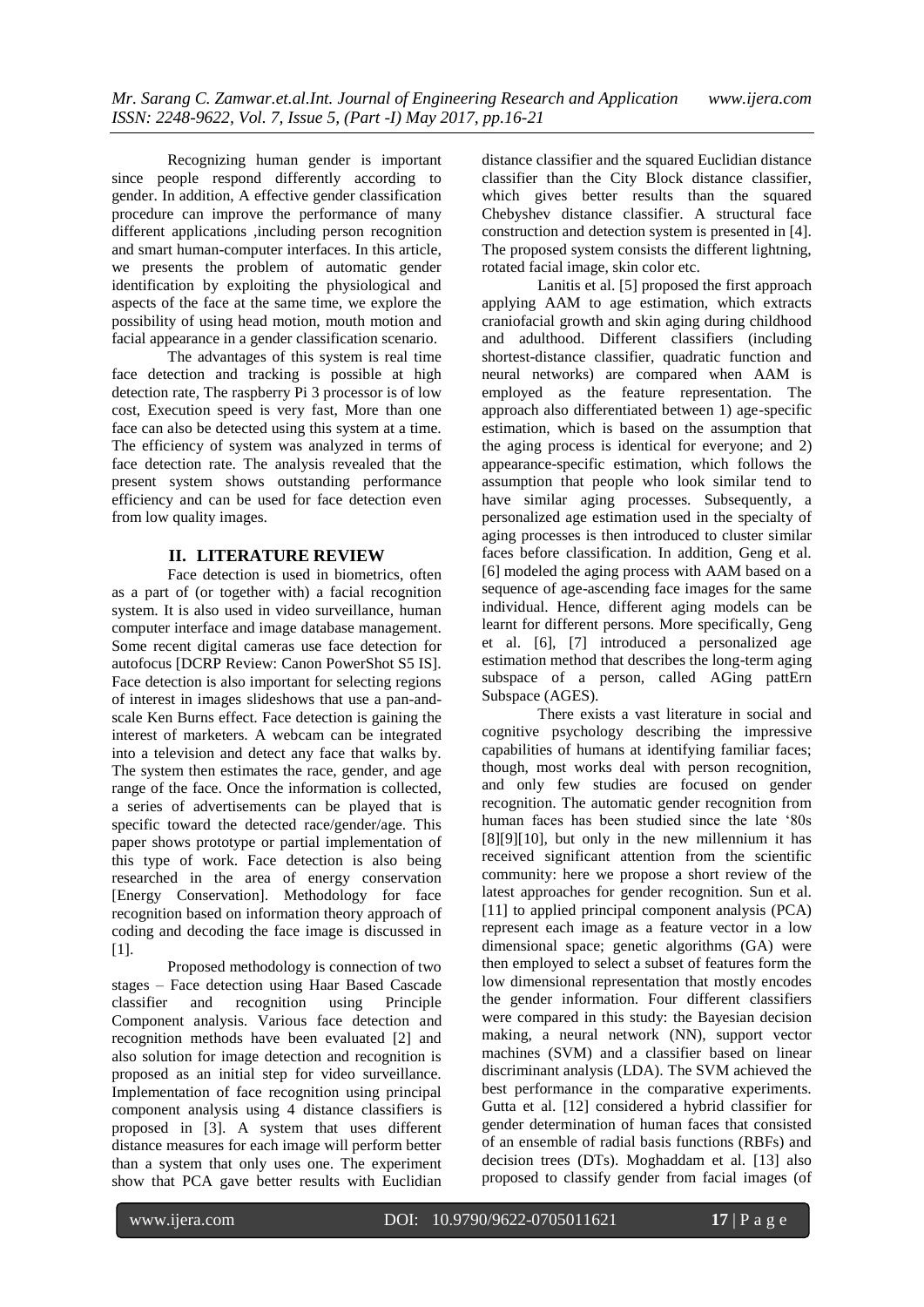21x21 pixels) using support vector machines (SVMs). They tested the SVMs by implementing different kernels and they obtained the best experimental results with the Gaussian kernel, followed by the cubic polynomial kernel.



#### Fig.1. Basic Block Diagram

 A general block diagram of the system is as shown below :



Fig.2. Block Diagram of Proposed System

#### **Working**

Firstly image is captured real time by means of the USB camera. OpenCV is used at face detection stage. OpenCV (Open Source Computer Vision) is a library of programming functions mainly designed at real-time computer vision. In simple language it is library used for Image Processing. It is mostly used to do all the operation related to Images.

Now face detection and extraction algorithm will work i.e. viola Jones algorithm which uses Haar feature based cascade classifiers algorithm for face detection. As long as a face is detected, a red bounding box is drawn on the face in the image.

Local binary pattern method which is most successful for face recognition is used for feature extraction for age estimation. After that extracted features is given to convolution neural network (CNN) which is pre-trained model will find out whether the features extraction of an image in testing set is matching to the feature extracted from the training set and gives the estimated age according to that Histogram of oriented gradients (HOG) algorithm is used for gender and weight estimation. HOG algorithm is used for feature extraction for gender and weight estimation. Now SVM (support vector machine) will find out whether the feature extraction of an image in testing set is matching to the feature extracted from the training set. Finally output will be displayed on screen. Here Weight is classified in three classes they are under weight, normal weight and overweight.

Proposed system uses different techniques for face detection, gender estimation, age estimation and weight estimation namely :

## **3.1. Viola Jones Algorithm :**

The basic principal of algorithm is to detect the faces from the given input image. Before this there were so many images processing approach but all of them were time consuming due to making the entire image to the fix size and then run the image in the detector. Opposite of this is the viola Jones algorithm were the detector is rescale and whatever the size of image would be.

The characteristics of Viola–Jones algorithm which make it a good detection algorithm are: Robust – very high detection rate (true-positive rate) & very low false-positive rate always.

- Real time For practical applications at least 2 frames per second must be processed.
- Face detection only (not recognition) The goal is to distinguish faces from non-faces

(detection is the first step in the recognition process).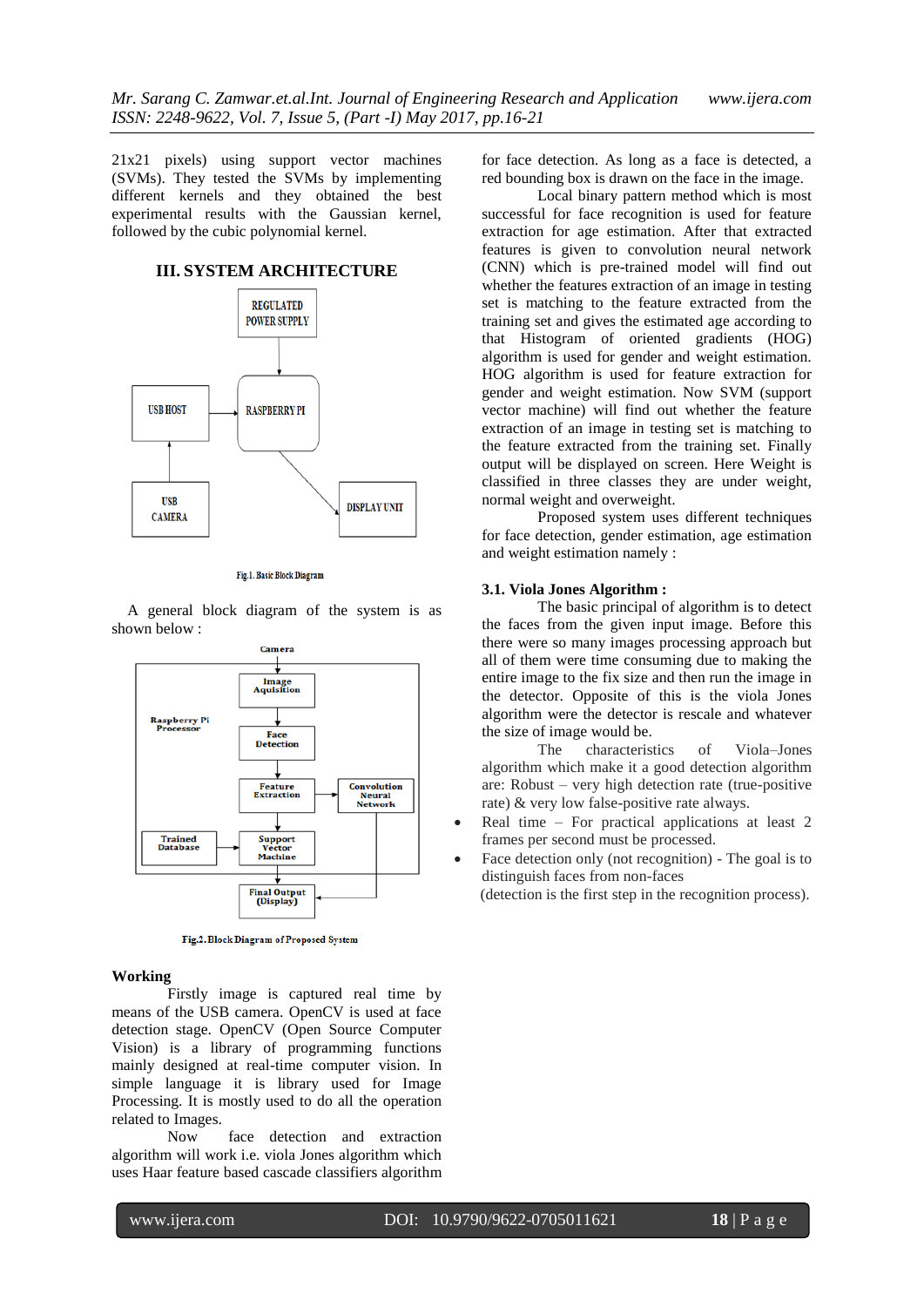

#### Fig.3. Feature Types used by Viola and Jones

### **3.2. Histogram of oriented gradients (HOG) Algorithm :**

The histogram of oriented gradients (HOG) is a feature descriptor used in computer vision and image processing for object detection. The method counts occurrences of gradient orientation in localized portions of an image. This method is similar to that of edge orientation histograms, scaleinvariant feature transform descriptors, and shape contexts, but differs in that it is computed on a dense grid of uniformly spaced cells and uses overlapping local contrast normalization for better accuracy. It use for gender estimation procedure. The HOG descriptor maintains a few key advantages over other descriptor methods.

## **3.3. Local binary patterns (LBP) :**

LBP is one of the binary patterns which is used for feature extraction. In this the face image is firstly divided into small regions from which LBP features are extracted gives the output in histogram. LBP is used because there are micro patterns which are invariant of monotonic grey scale transformation. Combining all this gives the face image. LBP is widely used in many application due to its high tolerance against object recognition texture analysis and high discriminative power.

#### **3.4. Support vector machines :**

In machine learning, support vector machines (SVMs) are supervised learning models with associated learning algorithms that analyze data used for classification and regression analysis. In support vector machine is used to analyze the complex data and gives the result. SVM is very useful in finding patterns which are very useful and not complex.

Classification of images can also be performed using SVMs. Experimental results show that SVMs achieve significantly higher search accuracy than traditional query refinement schemes after just three to four rounds of relevance feedback.

This is also true of image segmentation systems, including those using a modified version SVM that uses the privileged approach as suggested by Vapnik.

## 3**.5. Convolution Neural Network :**

In machine learning, a convolution neural network (CNN) is a type of feed-forward artificial neural network in which the connectivity pattern between its neurons is inspired by the organization of the animal visual cortex. Individual cortical neurons respond to stimuli in a restricted region of space known as the receptive field. The receptive fields of different neurons partially overlap such that they tile the visual field. The response of an individual neuron to stimuli within its receptive field can be approximated mathematically by a convolution operation. Convolutional networks were inspired by biological processes and are variations of multilayer perceptrons designed to use minimal amounts of preprocessing. They have wide applications in image and video recognition, recommender systems and natural language processing.

#### **IV. RESULT AND DISCUSSION**

Python codes were developed for real time face detection, tracking and gender, age and weight estimation. Photo view of project is the whole setup of project. For Real time face detection, webcam was connected to the Raspberry Pi Processor to capture the real time images of people in front of it. Output window was set to defined size and the output is displayed in it. The system is efficient to detect multiple faces and a green box was drawn across each of the detected face.



Fig.4. Photo View of Project

In output image given below face is detected, a green bounding box is drawn on the face in the image. And there is red color text on it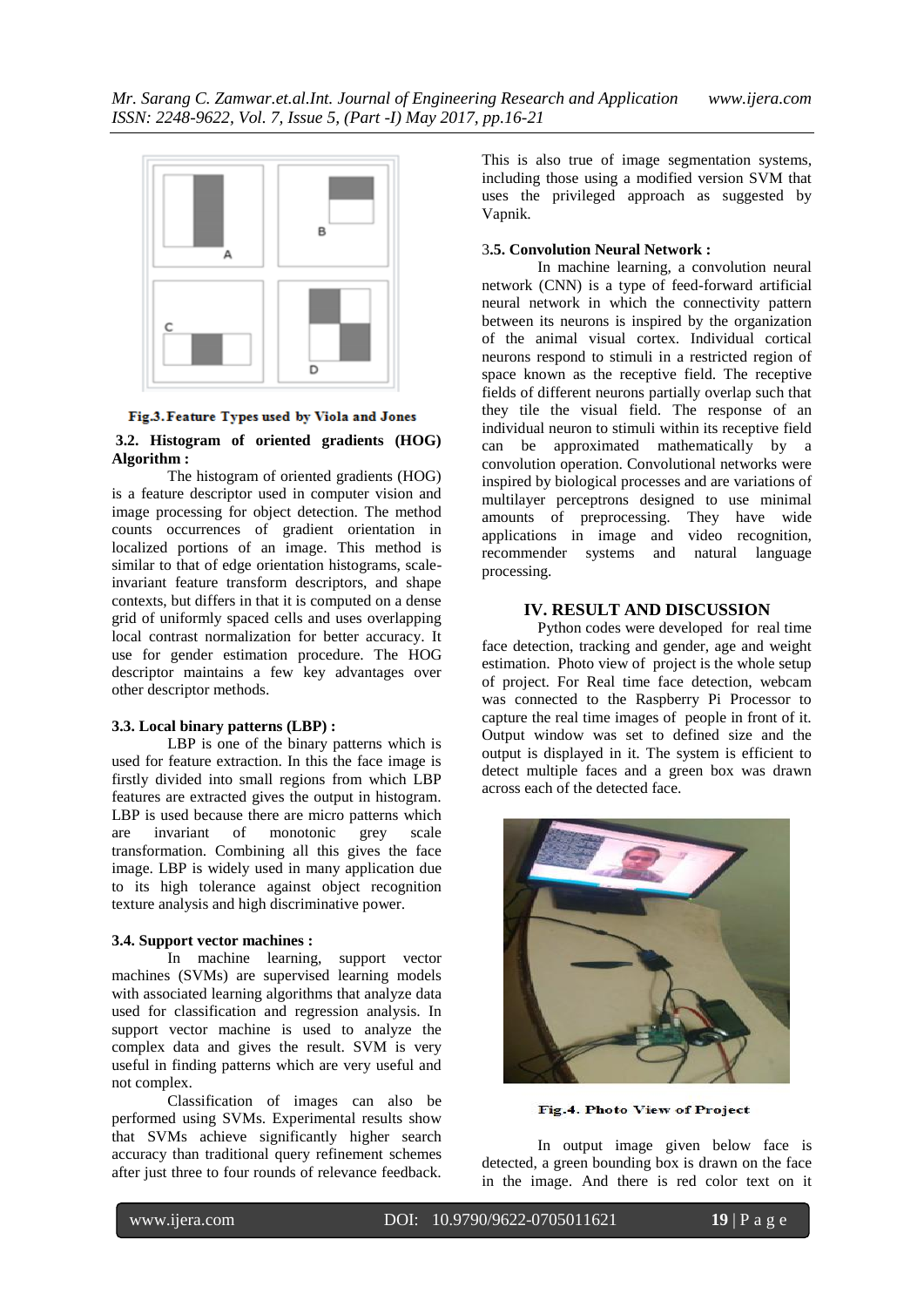displaying the gender, age and weight category of that person approx..



# Fig.5. Output **V. CONCLUSION**

A face detection, tracking and age, gender and weight estimation system using Raspberry Pi 3 model B processor was developed. The system was programmed using Python programming language. Both Real time face detection and face detection from specific images, i.e. object recognition, was carried out. The efficiency of the system was analyzed in terms of face detection rate. The analysis revealed that the present system shows excellent performance efficiency and can be used for face detection even from poor quality images.

Currently in our system we are just accessing the system from local PC system. So in future we can implement a system with video database storage for reference even which we can use single RAM for different system like servers in companies.

Currently, we focus on age estimation from faces of nearly neutral facial expressions, and evaluate our methods on the datasets without serious facial expression variations. However, expression changes could affect the age estimation results. Estimating both the age rank and facial expression intensity rank is a possible way to solve this problem.

## **REFERENCES**

- [1]. Sarala A. Dabhade & Mrunal S. Bewoor (2012), "Real Time Face Detection and Recognition using Haar - based Cascade Classifier and Principal Component International Journal of Computer Science and Management Research, Vol. 1, No. 1.
- [2]. Faizan Ahmad, Aaima Najam & Zeeshan Ahmed (2013), "Image-based Face Detection and Recognition: State of the Art", IJCSI International Journal of Computer Science Issues, Vol. 9, Issue. 6, No. 1.
- [3]. Hussein Rady (2011), "Face Recognition using Principle Component Analysis with Different Distance Classifiers", IJCSNS International Journal of Computer Science and Network Security, Vol. 11, No. 10, Pp. 134–144.
- [4]. S. Sankarakumar, Dr.A. Kumaravel & Dr.S.R. Suresh (2013), "Face Detection through Fuzzy Grammar", International Journal of Advanced Research in Computer Science and Software Engineering, Vol. 3, No. 2.
- [5]. A. Lanitis, C. J. Taylor, and T. F. Cootes, "Toward automatic simulation of aging effects on face images," IEEE Trans. Pattern Anal. Mach. Intell., vol. 24, no. 4, pp. 442–455, Apr. 2002.
- [6]. X. Geng, Z.-H. Zhou, and K. Smith-Miles, "Automatic age estimation based on facial aging patterns," IEEE Trans. Pattern Anal. Mach. Intell., vol. 29, no. 12, pp. 2234– 2240, Dec. 2007
- [7]. X. Geng, Z.-H. Zhou, Y. Zhang, G. Li, and H. Dai, "Learning from facial aging patterns for automatic age estimation," in Proc. 14th Annu. ACM Int. Conf. Multimedia, 2006, pp. 307 - 316.
- [8]. Golomb B.A., Lawrence D.T. and Sejnowski T.J., "Sex-Net: a neural network identifies sex from human faces", in Proceedings of Advances in neural information processing systems, pag. 572- 577, 1990.
- [9]. Wiskott L., Fellous J.M., Kruger N. and Von der Malsburg C., "Face recognition and gender determination", in Proceedings on Automatic Face and Gesture Recognition, pag. 92-97, 1995.
- [10]. Tamura S., Kawai H. and Mitsumoto H., "Male/female identification from 8x6 very low resolution face images by neural network", in Pattern Recognition, vol. 29, iss. 2, pag. 331-335, February 1996.
- [11]. Sun Z., Bebis G., Yuan X. and Louis S.J., "Genetic feature subset selection for gender classification: a comparison study", in IEEE Proceedings on Applications of Computer Vision, pag. 165-170, 2002.
- [12]. Gutta S., Huang J.R.J., Jonathon P. and Wechsler H., "Mixture of experts for classification of gender, ethnic origin, and pose of human faces", in IEEE Transactions on Neural Networks, vol. 11, iss. 4, pag. 948-960, July 2000.
- [13]. Moghaddam B. and Yang M.-H., "Gender classification with support vector machines", in IEEE Proceedings on